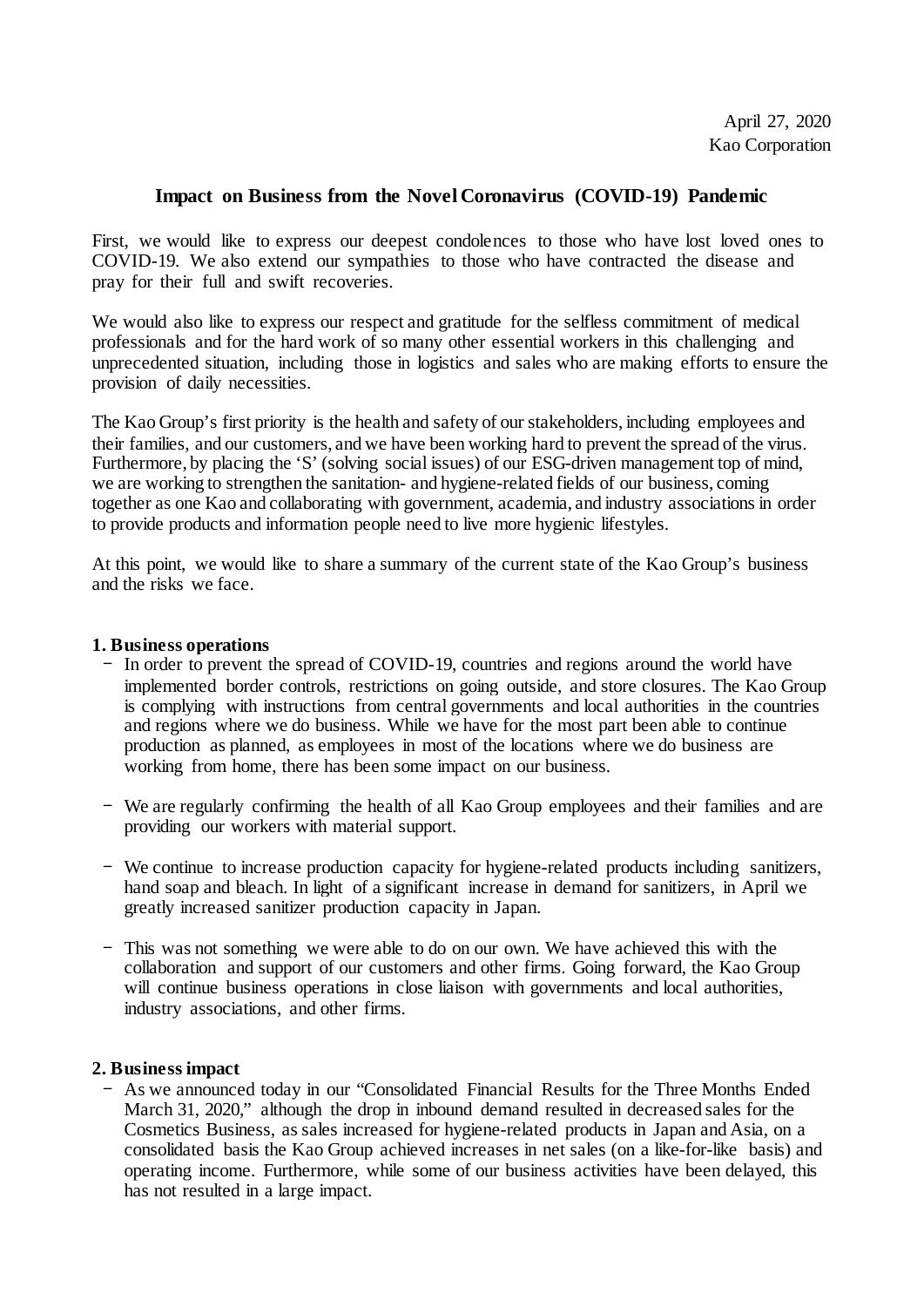- In the Consumer Products Business excluding Cosmetics in Japan and Asia, sales of hygienerelated products continue to increase, but new products and seasonal products such as UV care are not selling as planned and face a difficult situation.
- In the Cosmetics Business, in addition to the drop in inbound demand, store closures and the suspension of in-store beauty counseling mean we are starting to see a significant negative impact. In addition, restrictions on going outside in many countries and regions around the world have resulted in a reduction in makeup sales.
- In the Americas and Europe, our salon business, which sells professional haircare products, is one of our core businesses. Salon closures mean that this part of our business is essentially not operating.

## **3. Forecast of consolidated operating results**

- As this difficult situation has continued, into the second quarter, we expect not only a significant shortfall to our original plan, but also extremely challenging financial results in terms of sales and profits compared to the previous year.
- We cannot predict when the pandemic will subside nor can we predict conditions in each country and region, but we assume that, even after the pandemic appears to be subsiding, economic recovery will take time. As for the second half of the year, considering last-minute demand in Japan in September 2019 ahead of the increase in the consumption tax rate, meeting previous year sales figures will be a high bar for us to clear in the third quarter. We expect the business situation to be difficult and the market environment to remain highly unpredictable.
- Going forward, in addition to the cost savings we expect from a fall in the price of crude oil, we are taking various steps to implement special measures and review expenses and therefore aim to achieve our previously-released forecasts announced on February 4, 2020. At this point, we are leaving our consolidated operating results forecast as it stands and will assess the situation at the end of the second quarter. If we do become aware of any potential major impacts, we will make timely disclosures.

#### **4. Principles guiding management's decision-making and special measures implemented**

In the midst of this challenging business environment, the Kao Group is committed to placing the following principles, in order, at the core of our managerial decision-making.

- 1. Protect employees
- 2. Meet the needs of consumers and customers
- 3. Respond to shareholder expectations

If we take care of our employees, we can expect their engagement and commitment. This will enable the Kao Group to invest the best of our abilities in serving society and meeting the needs of consumers and customers, which will ultimately lead to profitable growth. To ensure the safety and wellbeing of our employees, we must not only change the way we work in order to reduce to the absolute minimum the risk of them contracting COVID-19, but also ensure they have incomes stable enough to enable them to persevere through this difficult time and summon the courage to take on challenges. To do this, we are paying special supplementary compensation to employees who, despite stay-at-home requests, have been coming to work in production, logistics, sales and other activities to secure the continuity of our business. In addition, regarding bonuses linked to company financial performance, we will be taking a one-time special measure in 2020. We expect these measures to connect to employee motivation and willingness to work hard for the success of Kao Group, which we believe will deliver results that outweigh the increased expense.